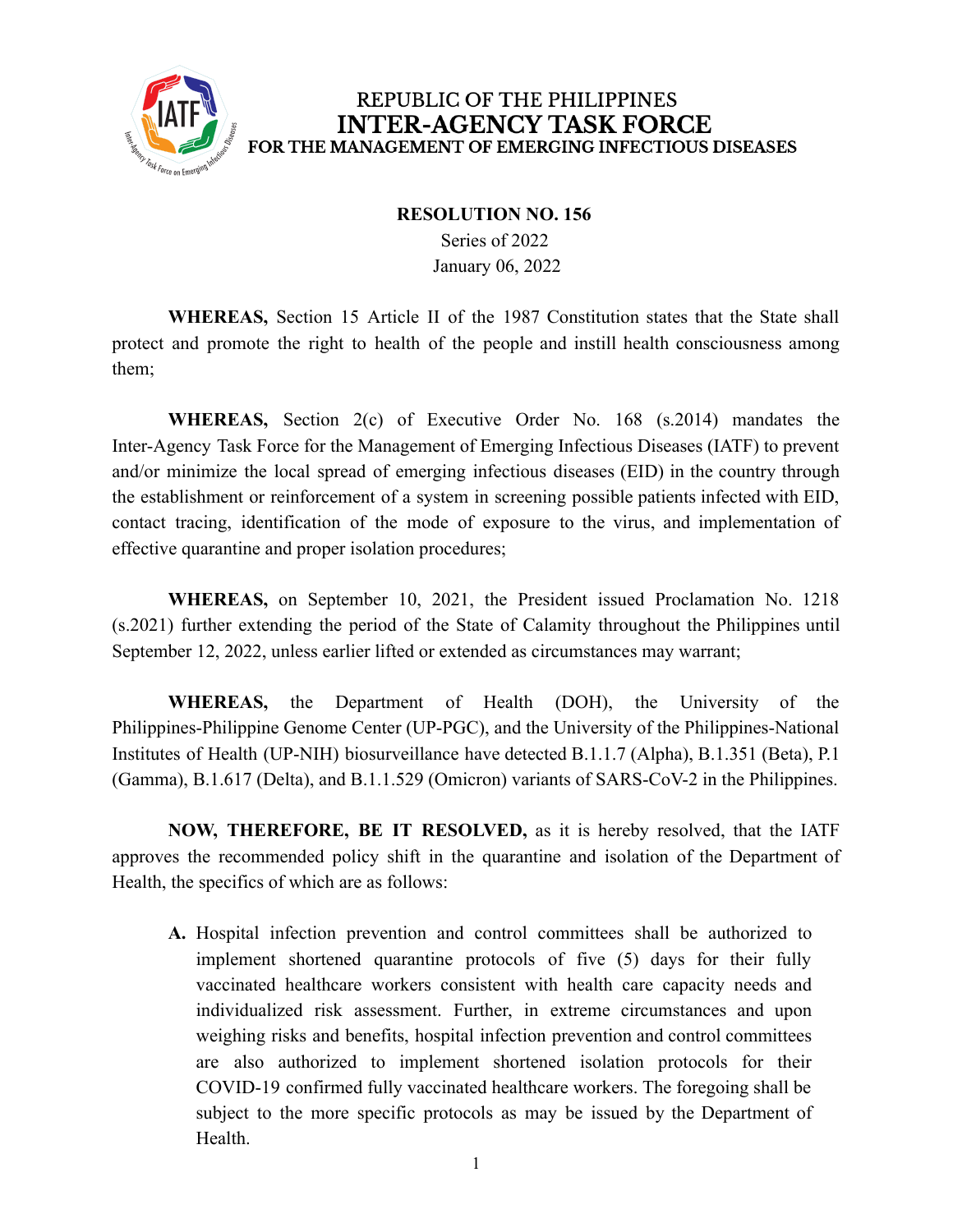

## REPUBLIC OF THE PHILIPPINES **INTER-AGENCY TASK FORCE** FOR THE MANAGEMENT OF EMERGING INFECTIOUS DISEASES

**B.** Home isolation for COVID-19 confirmed individuals with asymptomatic, mild, or moderate disease, and home quarantine for close contacts of suspect, probable, or confirmed COVID-19 cases shall be allowed subject to the more specific protocols as may be issued by the Department of Health.

**RESOLVED FURTHER,** that the Chairperson and the Co-Chairperson shall be duly authorized to sign this Resolution for and on behalf of the Inter-Agency Task Force.

**APPROVED** during the 156th Inter-Agency Task Force Meeting, as reflected in the minutes of the meeting, held this January 06, 2022, via video conference**.**

**FRANCISCO T. DUQUE III** Secretary, Department of Health IATF Chairperson

**KARLO ALEXEI B. NOGRALES** Secretary, Office of the Cabinet Secretariat IATF Co-Chairperson